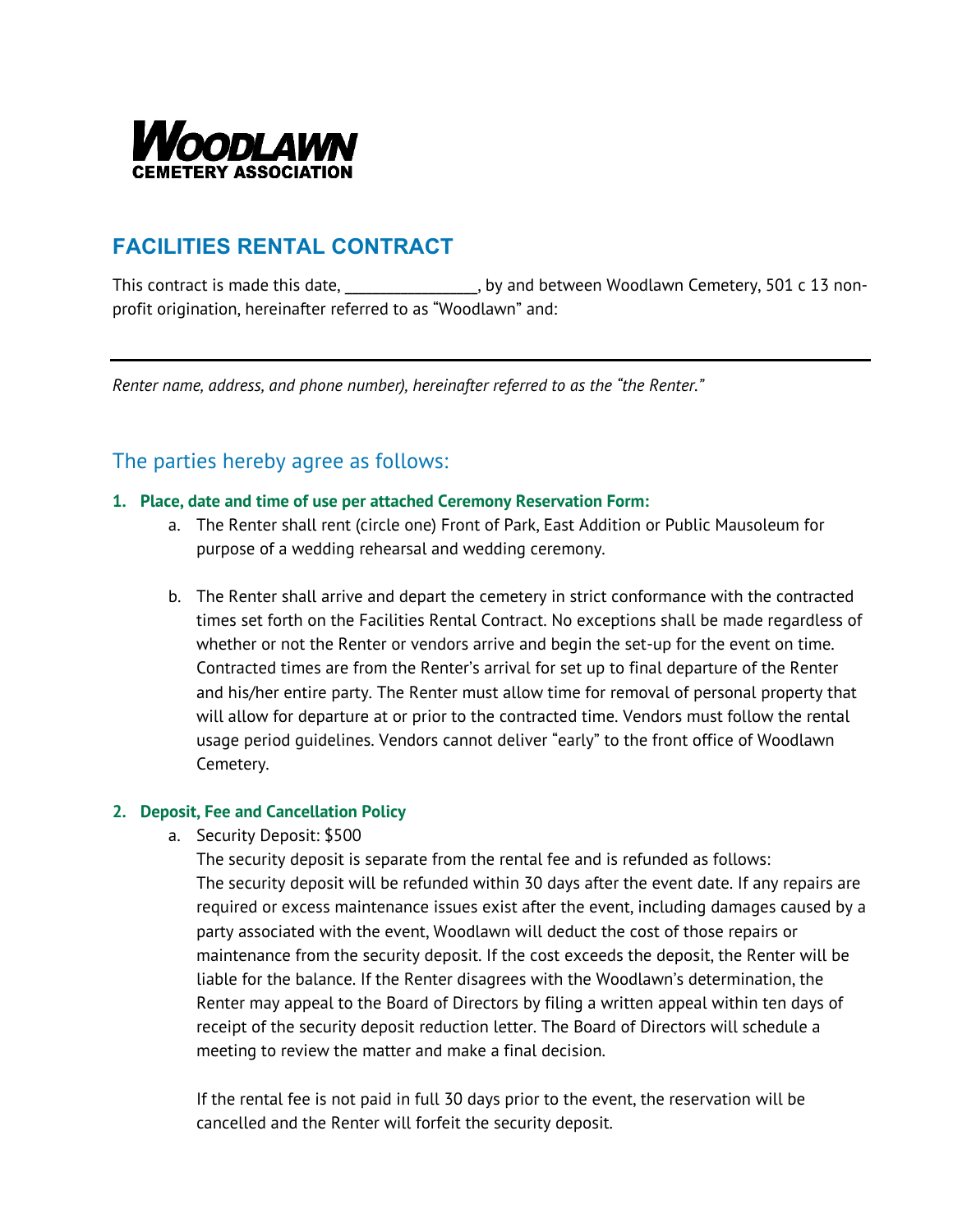Exceeding the rental time will result in a forfeiture of all or part of the security deposit based on an hourly rental fee of \$200 per hour.

b. Rental Fees:

Ceremonies may be scheduled within one of the time slots noted below. The Rental Fee is due in full 30 days prior to the event date.

If the Rental Fee is not paid in full 30 days prior to the event, the reservation will be canceled and the Renter will forfeit the Security Deposit.

| Days of the Week | <b>Rental Block</b>     | <b>Rental Fee</b> |
|------------------|-------------------------|-------------------|
| Friday           | $4:30 - 7:00 \text{pm}$ | \$550             |
| Saturday         | $4:00 - 8:00 \text{pm}$ | \$700             |
| Sunday           | No services provided    |                   |

### c. Cancellation Policy:

In the event of a cancellation, written notification must be received to cancel reservation. Upon cancellation, the security deposit refund schedule is as follows:

• Written notice received more than 180 days prior to the ceremony – 100% refund of security deposit.

• Written notice received within 180 days of the ceremony – 50% of the security deposit refunded.

• Written notice received within 90 days of the ceremony – no refund of the security deposit will be issued.

If there is an emergency and the Renter must postpone a wedding, Woodlawn will assist the Renter with rescheduling the event. The deposit may be applied to your rescheduled date if booked within one year of the cancellation. If the wedding is not rescheduled within the one year, deposit will be retained by Woodlawn.

### **3. Hours and Availability**

a. Rehearsal

1 hour for ceremony rehearsal

The venue may be scheduled, based on availability, for a one-hour wedding rehearsal  $1 - 3$ days prior to ceremony. Renter is encouraged to secure that date with Woodlawn Cemetery and applicable vendors (officiant/musicians, etc.) as far in advance as possible to assure availability.

Woodlawn reserves the right to schedule back to back rehearsals on any specific date, example 5:00 – 6:00PM and 6:00 – 7:00PM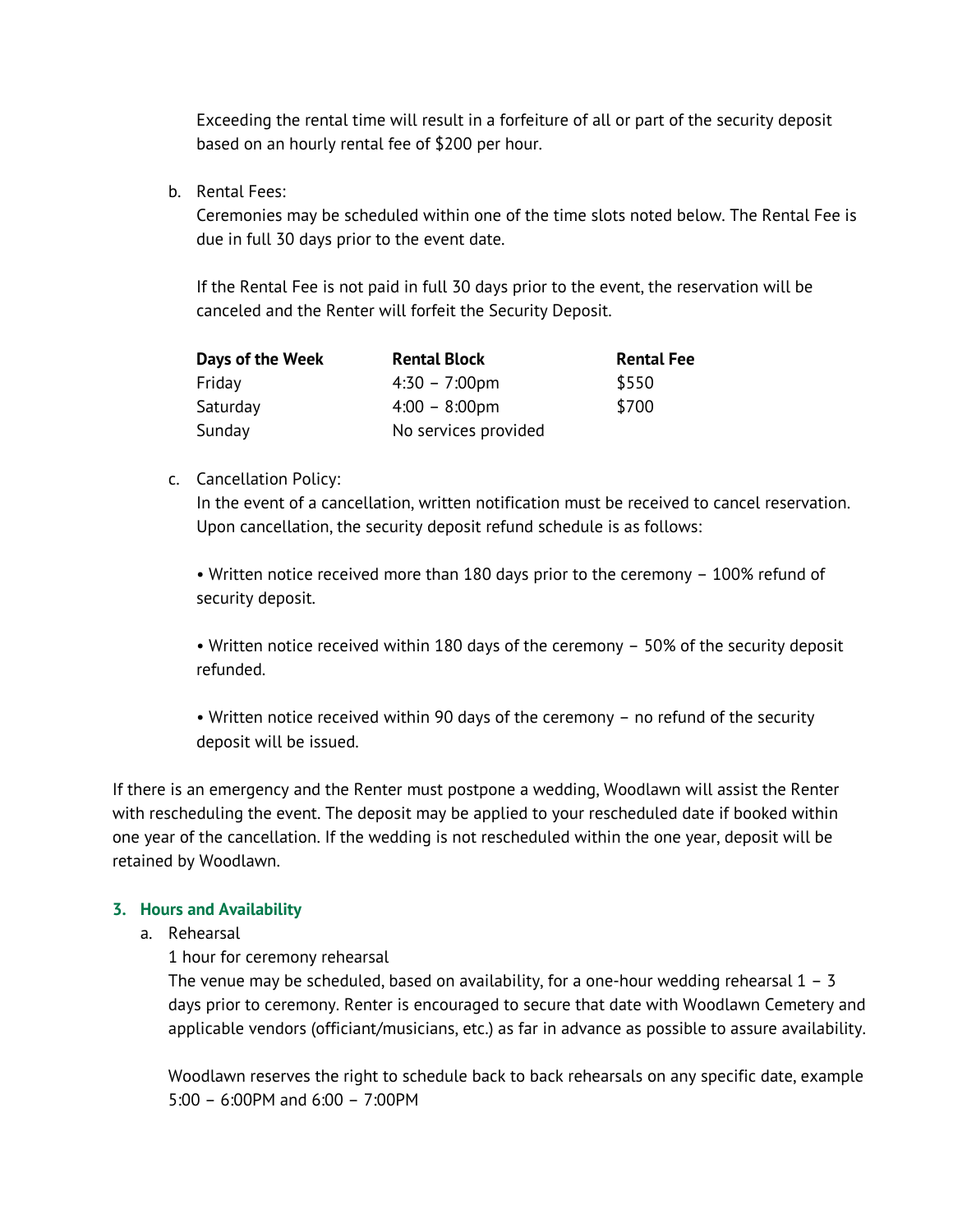b. Ceremonies

**Friday –** 3 hours on day of ceremony includes set-up, ceremony, and clean up per rental block above.

**Saturday** – 4 hours on day of ceremony includes set-up, ceremony, and clean up per rental block above.

### **4. Staffing**

Woodlawn will provide an employee who will be present for the rehearsal and ceremony. The employee will be responsible for opening the historic mausoleum, adjusting the temperature and lighting, answering questions, handling emergency situations, supervising set up and clean up, and assuring that rental policies are followed. The Woodlawn employee will survey the public mausoleum after the event and write a deposit refund recommendation.

Woodlawn will provide the same employee to serve as a gate attendant and will monitor and direct traffic and parking. The Renter must provide his/her own valet if desired.

Woodlawn does not employ wedding coordinators, staff musicians, photographers or a minister. It is the responsibility of the Renter to provide their own officiates, musicians, etc.

### **5. Public Mausoleum/Furnishings**

- Approximately 40 guests can fit comfortably in the Public Mausoleum.
- 10 chairs and 1 bench are provided for additional seating or you can provide your own seating arrangement.
- 50 is the maximum capacity per the cemetery building code.
- There is no restroom within the mausoleum, but there is one available only a short walking distance to the front office.
- There are no dressing rooms available on the premises for bridal parties to get ready on site.

# **6. Decorations**

Decorating the venue will need to be accomplished during your usage period. A list of decorations to be considered for approval must be submitted no later than 30 days before the wedding. All decorations, florals, equipment rentals, etc., must be removed from the public mausoleum immediately following the ceremony. No candles are permitted on cemetery grounds. No permanent attachments or decorations may be used which will cause damage to the historic building or other surface areas (nails, screws, glue, tape, etc.) Real flower petals may not be scattered inside the mausoleum due to staining. Freeze-dried petals may be used.

### **7. Prohibited Activities**

- Receptions are not permitted.
- Woodlawn does not permit food, beverages or alcohol on the premises.
- Woodlawn Cemetery is a smoke free environment. We ask the Renter to inform guests of this policy.
- No throwing of birdseed, rice or confetti on the grounds is not permitted. Birdseed is permitted.
- Dogs or pets of any kind are not permitted.